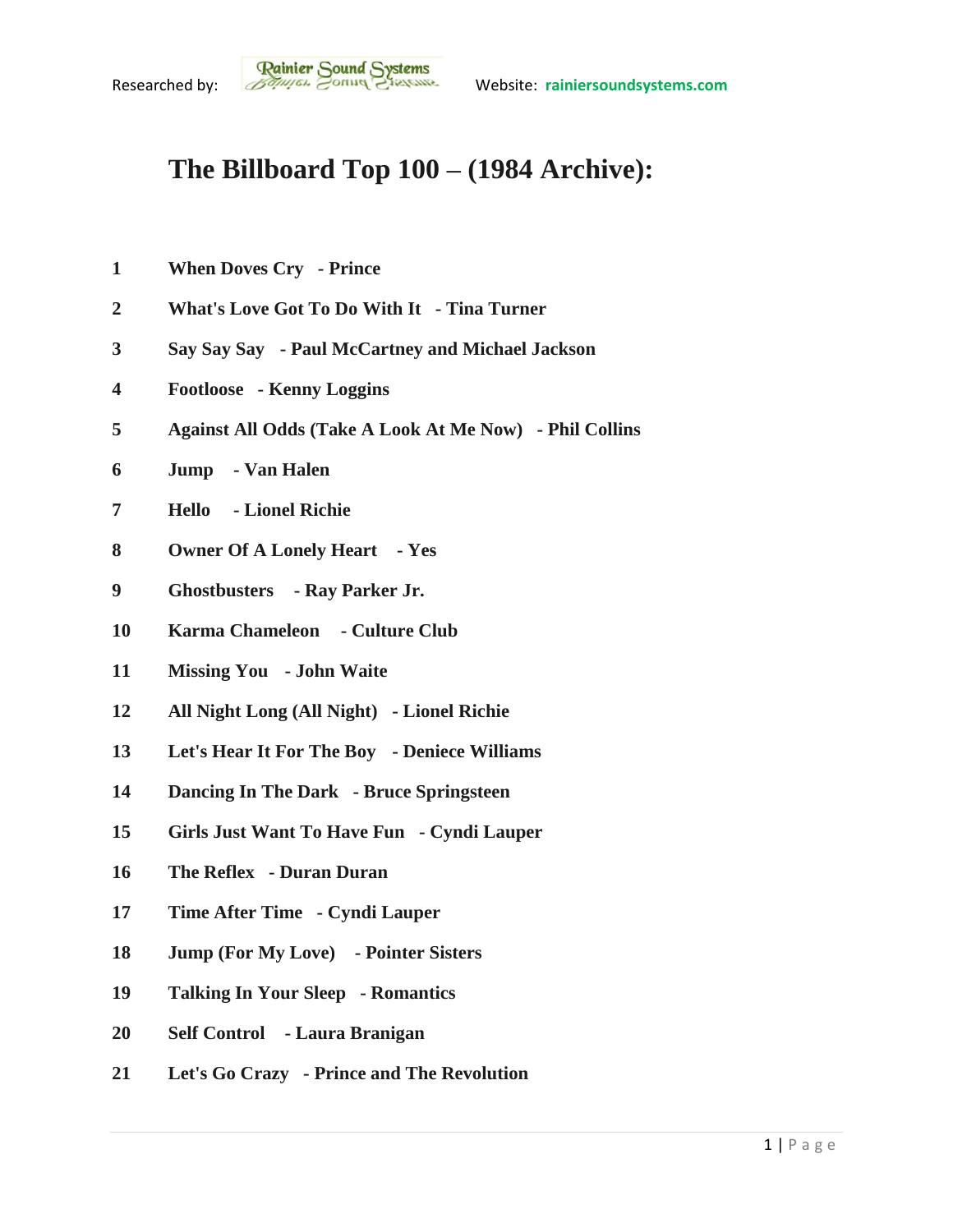**Rainier Sound Systems**<br>Researched by: *Bothus Correspondent Website:* rainiersoundsystems.com

- **Say It Isn't So - Daryl Hall and John Oates**
- **Hold Me Now - Thompson Twins**
- **Joanna - Kool and The Gang**
- **I Just Called To Say I Love You - Stevie Wonder**
- **Somebody's Watching Me - Rockwell**
- **Break My Stride - Matthew Wilder**
- **99 Luftballons - Nena**
- **I Can Dream About You - Dan Hartman**
- **The Glamorous Life - Sheila E.**
- **Oh Sherrie - Steve Perry**
- **Stuck On You - Lionel Richie**
- **I Guess That's Why They Call It The Blues - Elton John**
- **She Bop - Cyndi Lauper**
- **Borderline - Madonna**
- **Sunglasses At Night - Corey Hart**
- **Eyes Without A Face - Billy Idol**
- **Here Comes The Rain Again - Eurythmics**
- **Uptown Girl - Billy Joel**
- **Sister Christian - Night Ranger**
- **Drive - Cars**
- **Twist Of Fate - Olivia Newton-John**
- **Union Of The Snake - Duran Duran**
- **The Heart Of Rock 'N' Roll - Huey Lewis and The News**
- **Hard Habit To Break - Chicago**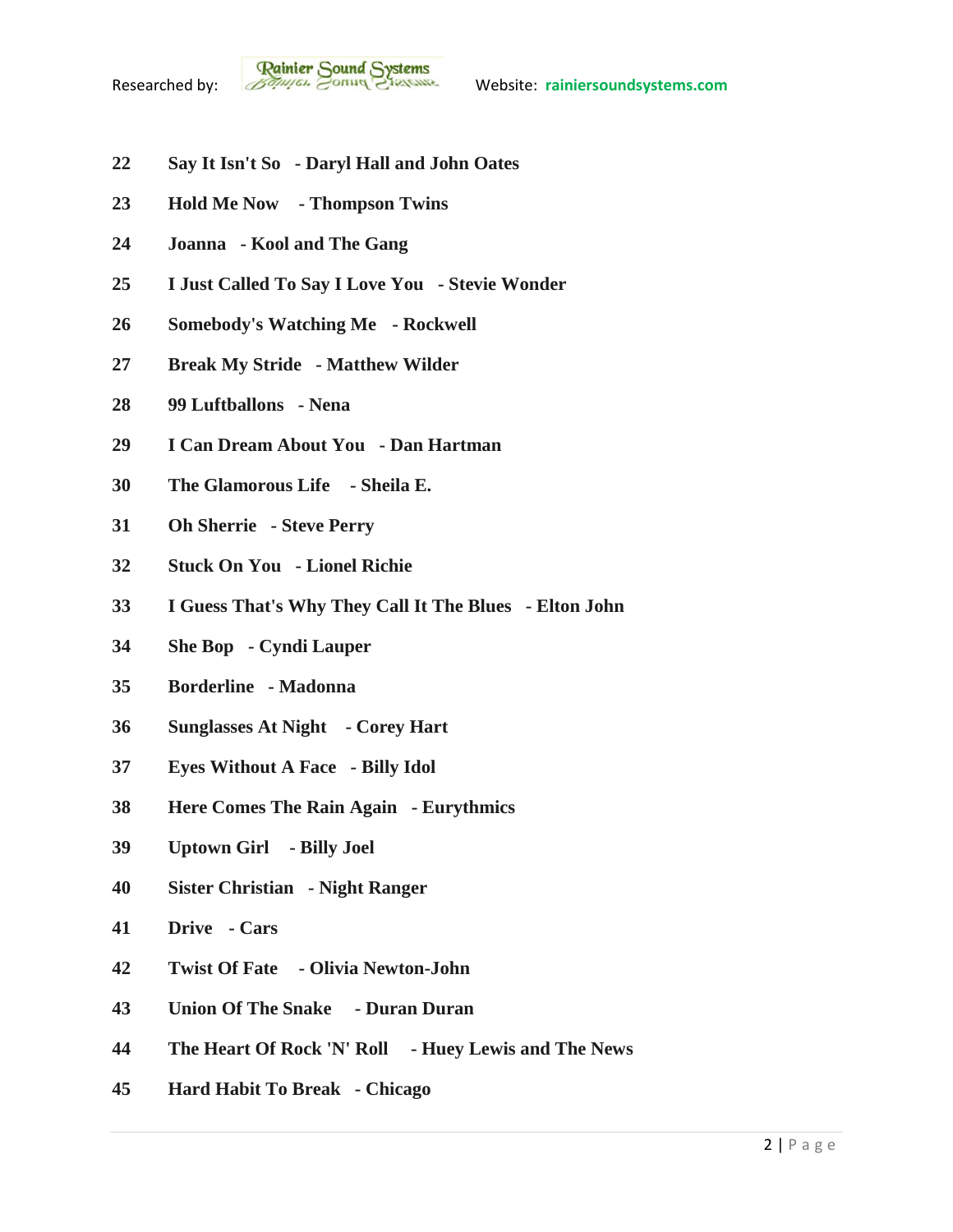- **The Warrior - Scandal**
- **If Ever You're In My Arms Again - Peabo Bryson**
- **Automatic - Pointer Sisters**
- **Let The Music Play - Shannon**
- **To All The Girls I've Loved Before - Julio Iglesias and Willie Nelson**
- **Caribbean Queen - Billy Ocean**
- **That's All - Genesis**
- **Running With The Night - Lionel Richie**
- **Sad Songs (Say So Much) - Elton John**
- **I Want A New Drug - Huey Lewis and The News**
- **Islands In The Stream - Kenny Rogers and Dolly Parton**
- **Love Is A Battlefield - Pat Benatar**
- **Infatuation - Rod Stewart**
- **Almost Paradise - Mike Reno and Ann Wilson**
- **Legs - ZZ Top**
- **State Of Shock - Jacksons**
- **Love Somebody - Rick Springfield**
- **Miss Me Blind - Culture Club**
- **If This Is It - Huey Lewis and The News**
- **You Might Think - Cars**
- **Lucky Star - Madonna**
- **Cover Me - Bruce Springsteen**
- **Cum On Feel The Noize - Quiet Riot**
- **Breakdance - Irene Cara**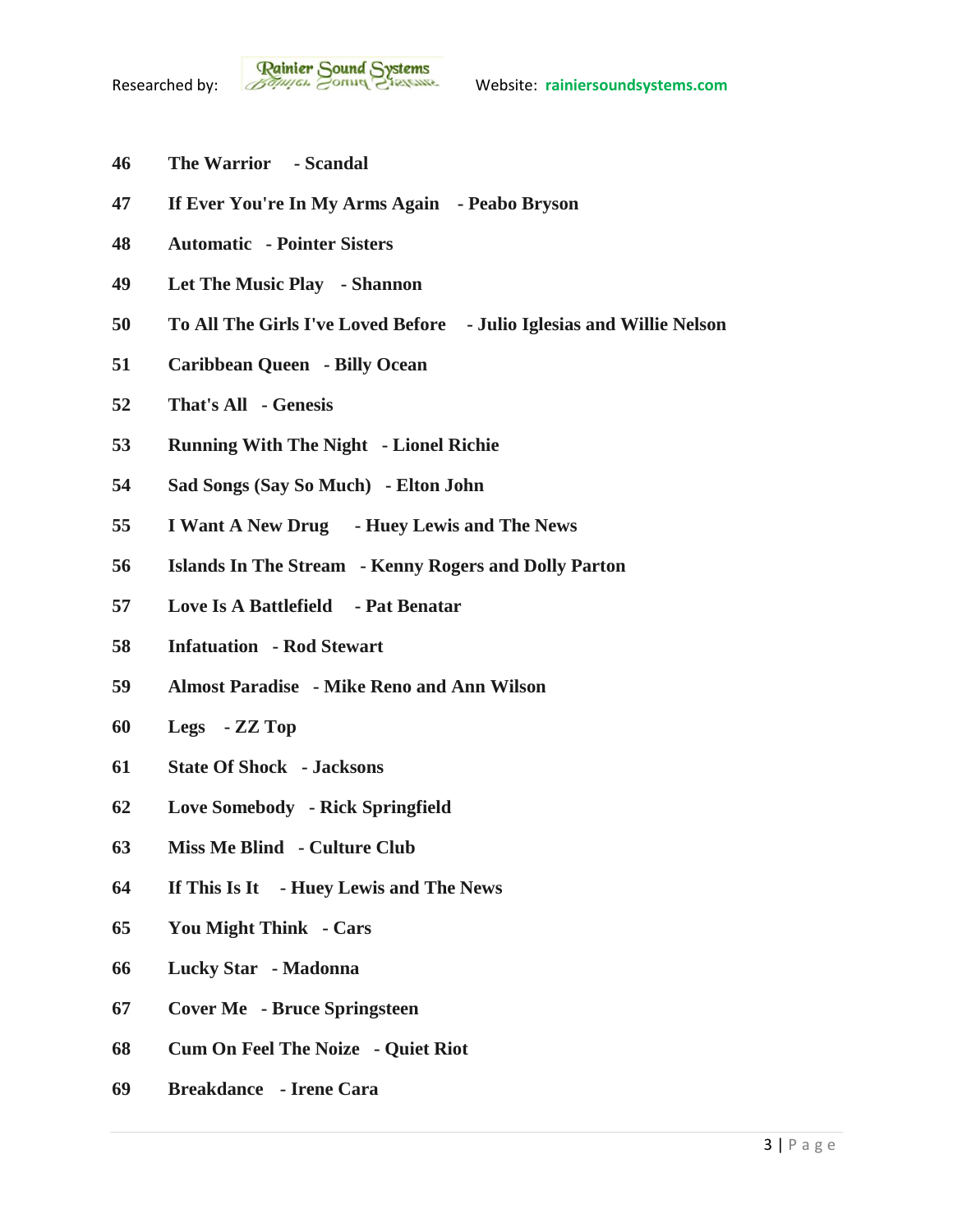

- **Adult Education - Daryl Hall and John Oates**
- **They Don't Know - Tracy Ullman**
- **An Innocent Man - Billy Joel**
- **Cruel Summer - Bananarama**
- **Dance Hall Days - Wang Chung**
- **Give It Up - K.C.**
- **I'm So Excited - Pointer Sisters**
- **I Still Can't Get Over Loving You - Ray Parker Jr.**
- **Thriller - Michael Jackson**
- **Holiday - Madonna**
- **Breakin'... There's No Stopping Us - Ollie And Jerry**
- **Nobody Told Me - John Lennon**
- **Church Of The Poison Mind - Culture Club**
- **Think Of Laura - Christopher Cross**
- **Time Will Reveal - Debarge**
- **Wrapped Around Your Finger - Police**
- **Pink Houses - John Cougar Mellencamp**
- **Round And Round - Ratt**
- **Head Over Heels - Go-Go's**
- **The Longest Time - Billy Joel**
- **Tonight - Kool and The Gang**
- **Got A Hold On Me - Christine McVie**
- **Dancing In The Sheets - Shalamar**
- **Undercover Of The Night - Rolling Stones**